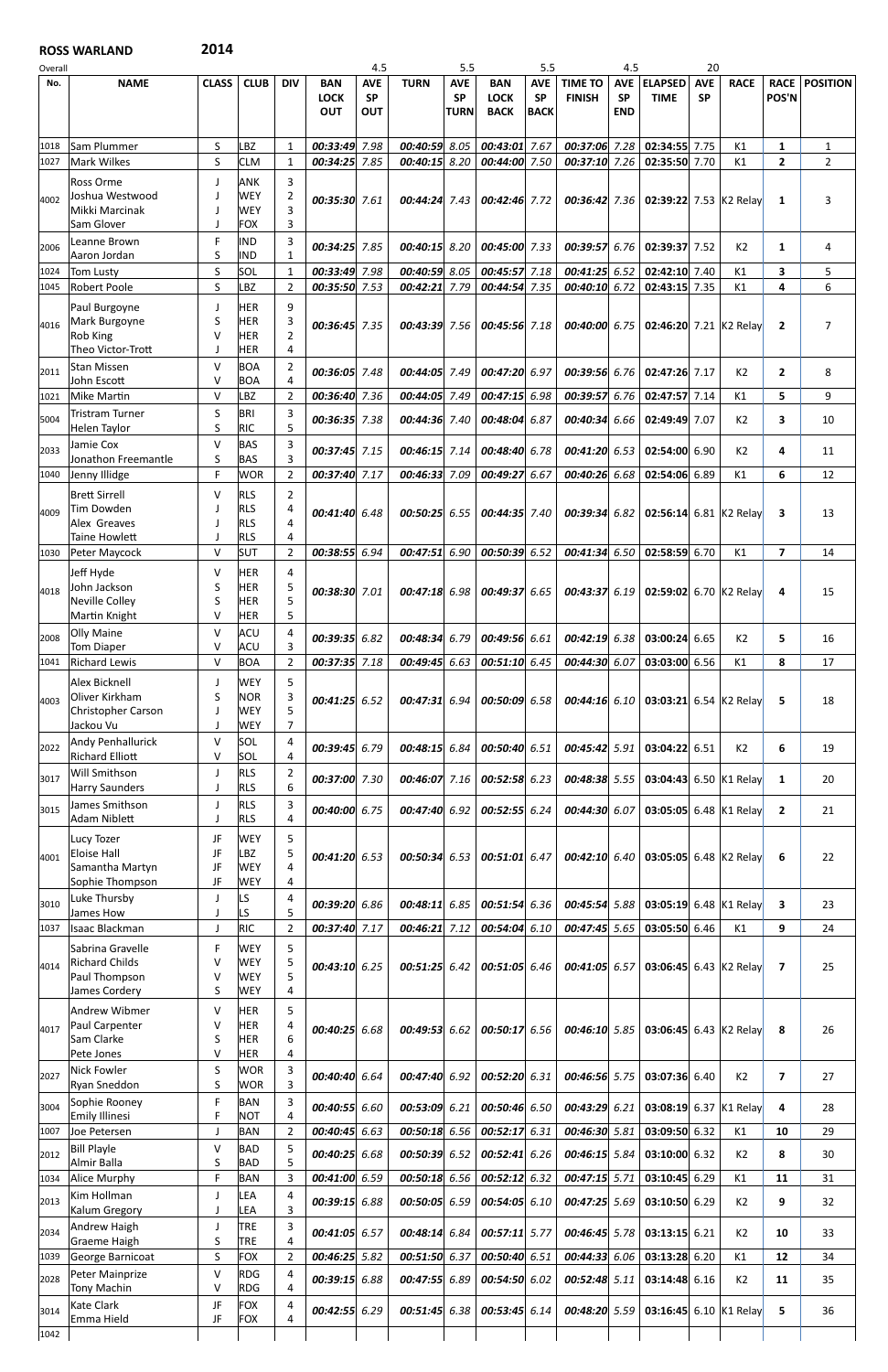|              | Peter Ford                                    | V                | <b>TON</b>               | 3                   | $00:42:55$ 6.29           |      | $00:51:53$ 6.36                |      | 00:55:17 5.97                   | 00:46:52 5.76                  | $03:16:57$ 6.09                |      | K1             | 13             | 37       |
|--------------|-----------------------------------------------|------------------|--------------------------|---------------------|---------------------------|------|--------------------------------|------|---------------------------------|--------------------------------|--------------------------------|------|----------------|----------------|----------|
| 1035         | <b>Arthur Urquhart</b>                        | $\mathsf{J}$     | <b>BAN</b>               | 3                   | 00:41:00 6.59             |      | 00:50:25                       | 6.55 | 00:55:35 5.94                   | 00:50:59 5.30                  | 03:17:59 6.06                  |      | K1             | 14             | 38       |
|              | Thomas Pickering                              | J                | LBZ                      | 5                   |                           |      |                                |      |                                 |                                |                                |      |                |                |          |
| 3007         | Isobelle Pickering                            | JF               | <b>LBZ</b>               | 7                   | 00:42:20 6.38             |      | 00:55:20 5.96                  |      | 00:51:50 6.37                   | $00:48:54$ 5.52                | 03:18:24 6.05 K1 Relay         |      |                | 6              | 39       |
|              | <b>Bethany Morris</b>                         | JF               | LBZ                      | 8                   |                           |      |                                |      |                                 |                                |                                |      |                |                |          |
|              | <b>Mathew Callow</b>                          |                  | LBZ                      | 4                   |                           |      |                                |      |                                 |                                |                                |      |                |                |          |
|              | <b>Andy Flack</b>                             | $\vee$           | <b>BAN</b>               | 4                   | 00:47:00 5.74             |      | $00:55:45$ 5.92                |      | $00:52:25$ 6.30                 | $00:45:15$ 5.97                | 03:20:25 5.99                  |      | Mixed          | 1              | 40       |
| 5003         | <b>Tamsen Flack</b><br><b>Annelies Flack</b>  | VF<br>JF         | <b>BAN</b><br><b>BAN</b> | $\overline{7}$<br>5 |                           |      |                                |      |                                 |                                |                                |      | Relay          |                |          |
|              | Fraser Doshi-Keeble                           | $\mathsf{J}$     | SOL                      | 4                   |                           |      |                                |      |                                 |                                |                                |      |                |                |          |
| 3011         | James Leaper                                  |                  | <b>SOL</b>               | 5                   | 00:45:12 5.97             |      | $00:58:04$ 5.68                |      | 00:51:14 6.44                   | $00:46:09$ 5.85                | 03:20:39 5.98                  |      | K1 Relay       | $\overline{7}$ | 41       |
| 2016         | Lydia Oxtoby                                  | F                | LBZ                      | 6                   | 00:43:20 6.23             |      | 00:53:17                       | 6.19 | 00:58:13 5.67                   | 00:46:07 5.85                  | 03:20:57 5.97                  |      | K <sub>2</sub> | 12             | 42       |
|              | <b>Charlotte Ellis</b>                        | F                | LBZ                      | 4                   |                           |      |                                |      |                                 |                                |                                |      |                |                |          |
|              | Julie Wood                                    | VF               | <b>BAN</b>               | 5                   |                           |      |                                |      |                                 |                                |                                |      |                |                |          |
| 5002         | Simon Hanger                                  | $\vee$           | <b>BAN</b>               | 5                   | $00:44:15$ 6.10           |      | $00:55:42$ 5.92                |      | $00:56:48$ 5.81                 | $00:44:23$ 6.08                | 03:21:08 5.97                  |      | Mixed          | $\mathbf{2}$   | 43       |
|              | Katie Wood<br>Seb Raby                        | F<br>S           | <b>BAN</b><br><b>BAN</b> | 5<br>3              |                           |      |                                |      |                                 |                                |                                |      | Relay          |                |          |
|              | Isla Johnson                                  | JF               | <b>BAN</b>               | 5                   |                           |      |                                |      |                                 |                                |                                |      |                |                |          |
| 3016         | Lily Wong                                     | JF               | <b>RIC</b>               | 4                   | 00:44:57                  | 6.01 | 00:54:17                       | 6.08 | 00:54:31 6.05                   | $00:47:25$ 5.69                | 03:21:10 5.97                  |      | K1 Relay       | 8              | 44       |
| 1017         | Paul Plummer                                  | $\vee$           | <b>LBZ</b>               | 4                   | 00:44:10 6.11             |      | $00:53:24$ 6.18                |      | 00:56:26 5.85                   | $00:48:47$ 5.53                | 03:22:47 5.92                  |      | K1             | 15             | 45       |
|              | <b>Peter Tindale</b>                          | $\vee$           | <b>BAN</b>               | 8                   |                           |      |                                |      |                                 |                                |                                |      |                |                |          |
| 4006         | <b>Will Harte</b>                             | V                | <b>BAN</b>               | 6                   | 00:46:40 5.79             |      | $00:57:39$ 5.72                |      | 00:51:46 6.37                   | $00:47:40$ 5.66                | 03:23:45 5.89 K2 Relay         |      |                | 9              | 46       |
|              | Shaun Harte                                   |                  | <b>BAN</b>               | 5                   |                           |      |                                |      |                                 |                                |                                |      |                |                |          |
| 1038         | <b>Thomas Howarth</b><br><b>William Jaggs</b> | $\vee$           | <b>BAN</b><br>POO        | 5<br>4              | $00:43:10$ 6.25           |      | $00:53:10$ 6.21                |      | 00:57:30 5.74                   | 00:50:02 5.40                  | 03:23:52                       | 5.89 | K1             | 16             | 47       |
| 1002         | Dom Murphy                                    | $\vee$           | <b>BAN</b>               | 4                   | 00:43:40 6.18             |      | $00:54:03$ 6.11                |      | 00:56:32 5.84                   | 00:49:40 5.44                  | $03:23:55$ 5.88                |      | K1             | 17             | 48       |
| 1026         | Mark Wevill                                   | $\vee$           | SOL                      | 4                   | 00:43:00 6.28             |      | $00:53:05$ 6.22                |      | $00:57:25$ 5.75                 | $00:51:45$ 5.22                | 03:25:15 5.85                  |      | K1             | 18             | 49       |
|              | Graham Warland                                | $\vee$           | <b>BAN</b>               | 6                   |                           |      |                                |      |                                 |                                |                                |      |                |                |          |
| 4015         | Mel Murphy                                    | VF               | <b>BAN</b>               | 6                   | $00:46:25$ 5.82           |      | $00:55:02$ 6.00                |      | 00:55:33 5.94                   | $00:48:21$ 5.58                | 03:25:21 5.84 K2 Relay         |      |                | 10             | 50       |
|              | Joe McCracken                                 |                  | <b>BAN</b>               | 6                   |                           |      |                                |      |                                 |                                |                                |      |                |                |          |
|              | <b>Robin Flack</b>                            |                  | <b>BAN</b>               | 4                   |                           |      |                                |      |                                 |                                |                                |      |                |                |          |
|              | lJames Callow                                 | V                | <b>B7</b>                | 6                   |                           |      |                                |      |                                 |                                |                                |      |                |                |          |
| 4010         | <b>Robert Creamer</b><br>Laura Hussey         | S<br>F           | LBZ<br>LBZ               | 3<br>6              | 00:42:00 6.43             |      | 00:51:40 6.39                  |      | $01:00:00$ 5.50                 | $00:52:30$ 5.14                | 03:26:10 5.82 K2 Relay         |      |                | 11             | 51       |
|              | Amanda Hussey                                 | VF               | <b>LBZ</b>               | 8                   |                           |      |                                |      |                                 |                                |                                |      |                |                |          |
| 2003         | David Jault                                   | $\vee$           | <b>BAN</b>               | 5                   | 00:44:25                  | 6.08 | 00:54:11                       | 6.09 | 00:58:04 5.68                   | $00:49:32$ 5.45                | $03:26:12$ 5.82                |      | K2             | 13             | 52       |
|              | Neil Urquhart                                 | V                | <b>BAN</b>               | 5                   |                           |      |                                |      |                                 |                                |                                |      |                |                |          |
| 2018         | <b>Alison Galloway</b>                        | $\mathsf F$      | <b>CAM</b>               | 5                   | $00:43:10$ 6.25           |      | 00:54:48 6.02                  |      | $00:59:24$ 5.56                 | $00:49:23$ 5.47                | $03:26:45$ 5.80                |      | K <sub>2</sub> | 14             | 53       |
|              | Peter Vaughan                                 | S                | <b>CAM</b>               | 5                   |                           |      |                                |      |                                 |                                |                                |      |                |                |          |
| 3013         | Lucy Hield<br>Madi Barnicoat                  | JF<br>JF         | <b>FOX</b><br><b>FOX</b> | 4<br>4              | 00:44:55 6.01             |      | 00:54:20 6.07                  |      | $00:59:25$ 5.55                 | $00:48:55$ 5.52                | 03:27:35 5.78 K1 Relay         |      |                | 9              | 54       |
|              | Hafsa Kabeer                                  | JF               | LON                      | 4                   |                           |      |                                |      |                                 |                                |                                |      |                |                |          |
| 2025         | Catherine Walker                              | JF               | PAN                      | 6                   | 00:46:00 5.87             |      | $00:55:10$ 5.98                |      | 00:57:45 5.71                   | $00:48:43$ 5.54                | 03:27:38 5.78                  |      | K2             | 15             | 55       |
| 2032         | Jeremy Clark                                  | $\vee$           | <b>TON</b>               | 6                   | 00:45:35 5.92             |      | $00:54:48$ 6.02                |      | 00:56:57 5.79                   | $00:50:25$ 5.36                | 03:27:45 5.78                  |      | K <sub>2</sub> | 16             | 56       |
|              | <b>Arthur Ince</b>                            | $\vee$           | <b>TON</b>               | 6                   |                           |      |                                |      |                                 |                                |                                |      |                |                |          |
| 1016         | Roger Weir                                    | SC               | <b>BAN</b>               | 5                   | 00:44:30 6.07             |      | 00:53:30 6.17                  |      | $00:59:30$ 5.55                 | $00:51:26$ 5.25                | 03:28:56 5.74                  |      | K1             | 19             | 57       |
| 1019<br>1031 | Reggie Elliott<br><b>Max Davison</b>          | $\vee$<br>$\vee$ | <b>LBZ</b><br><b>BAN</b> | 5<br>4              | 00:44:55 6.01<br>00:44:35 | 6.06 | 00:54:49 6.02<br>00:54:55 6.01 |      | 00:59:06 5.58<br>00:58:45 5.62  | 00:50:37 5.33<br>00:51:24 5.25 | 03:29:27 5.73<br>03:29:39 5.72 |      | K1<br>K1       | 20<br>21       | 58<br>59 |
|              | Peter Walker                                  | $\vee$           | PAN                      | 5                   |                           |      |                                |      |                                 |                                |                                |      |                |                |          |
| 2026         | Steve McCluskey                               | $\vee$           | PAN                      | 6                   | $00:47:45$ 5.65           |      | $00:58:03$ 5.68                |      | 00:57:32 5.74                   | $00:47:25$ 5.69                | 03:30:45 5.69                  |      | K <sub>2</sub> | 17             | 60       |
| 2019         | Julie Hicks                                   | VF               | <b>NOR</b>               | 5                   | $00:47:55$ 5.63           |      | 00:55:49 5.91                  |      | 00:57:31 5.74                   | 00:50:04 5.39                  | 03:31:19 5.68                  |      | K <sub>2</sub> | 18             | 61       |
|              | Caroline Banson                               | F                | <b>NOR</b>               | 6                   |                           |      |                                |      |                                 |                                |                                |      |                |                |          |
|              | Flo Duffield                                  | JF               | LS                       | 5                   |                           |      |                                |      |                                 |                                |                                |      |                |                |          |
| 4011         | <b>Madison Bicknell</b>                       | JF               | <b>LS</b>                | 9                   | 00:45:00 6.00             |      | $00:52:58$ 6.23                |      | $01:00:12$ 5.48                 | $00:53:15$ 5.07                | 03:31:25 5.68 K2 Relay         |      |                | 12             | 62       |
|              | Tim Scott<br><b>Oliver Simmons</b>            |                  | LS<br><b>LS</b>          | 4<br>9              |                           |      |                                |      |                                 |                                |                                |      |                |                |          |
| 1025         | Joe Pittaway                                  | $\mathbf{J}$     | SOL                      | 3                   | 00:45:45 5.90             |      | 00:55:57 5.90                  |      | $01:00:03$ 5.50                 | 00:50:50 5.31                  | 03:32:35 5.64                  |      | K1             | 22             | 63       |
|              | Luka Antunovic                                |                  | <b>BAN</b>               | 6                   |                           |      |                                |      |                                 |                                |                                |      |                |                |          |
| 3005         | William McCracken                             |                  | <b>BAN</b>               | 5                   | 00:48:30 5.57             |      | $00:58:21$ 5.66                |      | 00:55:54 5.90                   | $00:51:07$ 5.28                | 03:33:52 5.61 K1 Relay         |      |                | 10             | 64       |
| 2031         | lan Robson                                    | $\vee$           | LON                      | $\overline{7}$      | $00:47:05$ 5.73           |      | $00:56:05$ 5.88                |      | $01:00:45$ 5.43                 | 00:51:00 5.29                  | 03:34:55 5.58                  |      | K <sub>2</sub> | 19             | 65       |
|              | Alan Archindakis                              | $\vee$           | LON                      | 5                   |                           |      |                                |      |                                 |                                |                                |      |                |                |          |
| 1020         | Paul Stenning                                 | S                | LBZ                      | 5                   | 00:45:45 5.90             |      | 00:56:14 5.87                  |      | 01:00:06 5.49                   | 00:53:20 5.06                  | 03:35:25 5.57                  |      | K1             | 23             | 66       |
| 2007         | Sarah Francis<br>Jonathan Johns               | VF<br>V          | <b>BAS</b><br><b>BAS</b> | 5<br>5              | 00:48:05 5.62             |      | 00:57:32 5.74                  |      | 01:00:38 5.44                   | 00:49:13 5.49                  | 03:35:28 5.57                  |      | K <sub>2</sub> | 20             | 67       |
| 1004         | <b>Guy Robins</b>                             | V                | <b>BAN</b>               | 7                   | 00:47:30 5.68             |      |                                |      | $00:57:32$ 5.74 $01:00:28$ 5.46 | 00:51:30 5.24                  | 03:37:00 5.53                  |      | K1             | 24             | 68       |
|              | Alfie Barnicoat                               | J                | <b>FOX</b>               | $\overline{7}$      |                           |      |                                |      |                                 |                                |                                |      |                |                |          |
| 4019         | Manuel Maldinardo                             |                  | <b>CKP</b>               | 9                   | 00:49:10 5.49             |      |                                |      | $00:57:09$ 5.77 01:02:01 5.32   | 00:51:30 5.24                  | 03:39:50 5.46 K2 Relay         |      |                | 13             | 69       |
|              | Sam Nicholls                                  |                  | <b>CKP</b>               | 9                   |                           |      |                                |      |                                 |                                |                                |      |                |                |          |
|              | Charles Tobin                                 |                  | <b>CKP</b>               | 9                   |                           |      |                                |      |                                 |                                |                                |      |                |                |          |
| 2014         | Matt Pedley<br><b>Helen Weston</b>            | S<br>F           | <b>IND</b><br><b>WEY</b> | 9<br>6              | 00:47:35 5.67             |      | $00:58:12$ 5.67                |      | 01:01:48 5.34                   | $00:53:15$ 5.07                | 03:40:50 5.43                  |      | K2             | 21             | 70       |
|              | <b>William Hartley</b>                        | $\vee$           | <b>BAN</b>               | 6                   |                           |      |                                |      |                                 |                                |                                |      |                |                |          |
| 2005         | David Adams                                   | V                | <b>RAF</b>               | $\overline{7}$      | <b>Too Early</b>          |      | $0.00$ Too Early               |      | $0.00$ Too Early 0.00           | $00:54:12$ 4.98                | 03:40:54 5.43                  |      | K <sub>2</sub> | 22             | 71       |
| 3006         | David Shipway                                 | $\mathsf{V}$     | LBZ                      | 7                   | 00:51:10 5.28             |      | $01:00:13$ 5.48                |      | 00:59:07 5.58                   | $00:50:55$ 5.30                | 03:41:25 5.42 K1 Relay         |      |                | 11             | 72       |
|              | Ashley Townend                                | S                | <b>LBZ</b>               | 6                   |                           |      |                                |      |                                 |                                |                                |      |                |                |          |
| 2021         | <b>Ryan Marland</b><br>Jake Elliott           |                  | SOL<br>SOL               | 7<br>$\overline{7}$ | 00:48:30 5.57             |      | $00:57:50$ 5.71                |      | $01:01:55$ 5.33                 | $00:53:20$ 5.06                | 03:41:35 5.42                  |      | K2             | 23             | 73       |
|              |                                               |                  |                          |                     |                           |      |                                |      |                                 |                                |                                |      |                |                |          |
|              | Chris Singleton<br>Arthur Alden               |                  | <b>CKP</b><br><b>CKP</b> | 9<br>9              |                           |      |                                |      |                                 |                                |                                |      |                |                |          |
| 4020         | Aiden King                                    |                  | <b>CKP</b>               | 9                   | 00:51:50 5.21             |      | 00:55:26 5.95                  |      | $01:00:59$ 5.41                 | $00:53:27$ 5.05                | 03:41:42 5.41 K2 Relay         |      |                | 14             | 74       |
|              | Jason Wong                                    |                  | <b>CKP</b>               | 9                   |                           |      |                                |      |                                 |                                |                                |      |                |                |          |
| 2010         | Liz Murnaghan                                 | <b>VFC</b>       | <b>BAS</b>               | 8                   | $00:47:45$ 5.65           |      | 00:58:33 5.64                  |      | 01:03:27 5.20                   | $00:52:01$ 5.19                | 03:41:46 5.41                  |      | K2             | 24             | 75       |
|              | <b>Vicky Metcalfe</b>                         | <b>VFC</b>       | PAN                      | 8                   |                           |      |                                |      |                                 |                                |                                |      |                |                |          |